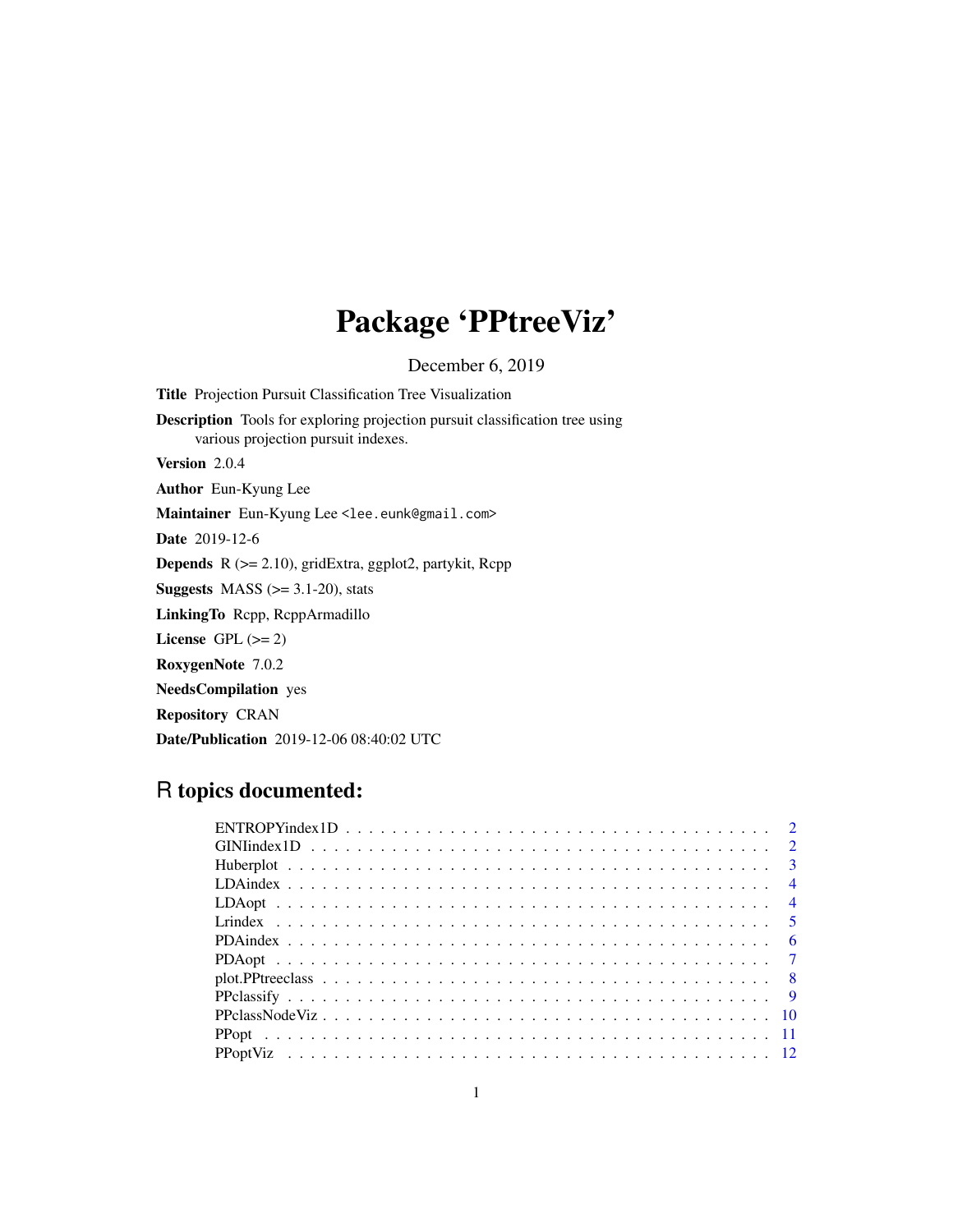# <span id="page-1-0"></span>2 GINIindex 1D

ENTROPYindex1D *ENTROPY PPindex*

# Description

ENTROPY projection pursuit index

# Usage

ENTROPYindex1D(origclass,origdata,proj)

# Arguments

| origclass | class information vector              |
|-----------|---------------------------------------|
| origdata  | data matrix without class information |
| proj      | projection matrix                     |

# Details

Calculate ENTROPY projection pursuit index value

# Examples

```
data(iris)
ENTROPYindex1D(iris[,5],as.matrix(iris[,1,drop=FALSE]))
```
GINIindex1D *GINI PPindex*

# Description

GINI projection pursuit index

# Usage

GINIindex1D(origclass,origdata,proj)

# Arguments

| origclass | class information vector              |
|-----------|---------------------------------------|
| origdata  | data matrix without class information |
| proj      | projection matrix                     |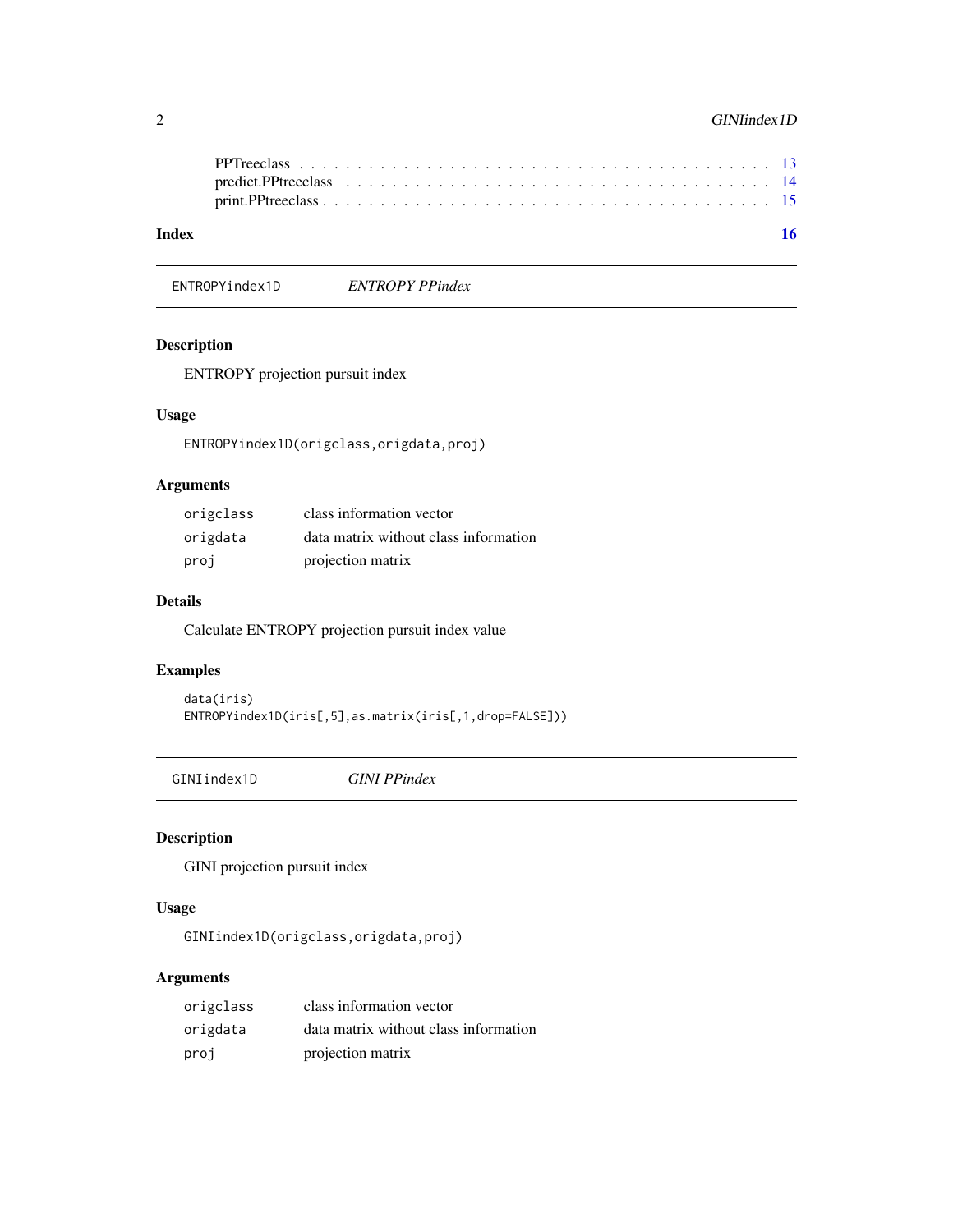#### <span id="page-2-0"></span>Huberplot 3

# Details

Calculate GINI projection pursuit index value

#### Examples

```
data(iris)
GINIindex1D(iris[,5],as.matrix(iris[,1,drop=FALSE]))
```
Huberplot *Huber plot*

# Description

Huber plot for 2D data

### Usage

```
Huberplot(origdata2D,origclass,PPmethod="LDA",weight=TRUE,r=1,
           lambda=0.5,opt.proj=TRUE,UserDefFtn=NULL,...)
```
#### Arguments

| origdata2D | 2-dimensional numerical data for Huber plot                                            |
|------------|----------------------------------------------------------------------------------------|
| origclass  | class information vector of data                                                       |
| PPmethod   | method for projection pursuit; "LDA", "PDA", "Lr", "GINI", "ENTROPY", and<br>"UserDef" |
| weight     | weight flag in LDA, PDA and Lr index                                                   |
| r          | r in Lr index                                                                          |
| lambda     | lambda in PDA index                                                                    |
| opt.proj   | flag to show the best projection in the plot                                           |
| UserDefFtn | User defined index function when PPmethod="UserDef"                                    |
| $\cdot$    | arguments to be passed to methods                                                      |

## Details

Draw Huber plot for 2-dimensional data with various PP indices and the histogram of the projected data onto the optimal projection to explore the behavior of the projection prsuit indices

#### References

Lee, EK., Cook, D., Klinke, S., and Lumley, T.(2005) Projection Pursuit for Exploratory Supervised Classification, Journal of Computational and Graphical Statistics, 14(4):831-846.

```
data(iris)
Huberplot(iris[,1:2],iris[,5],PPmethod="LDA")
```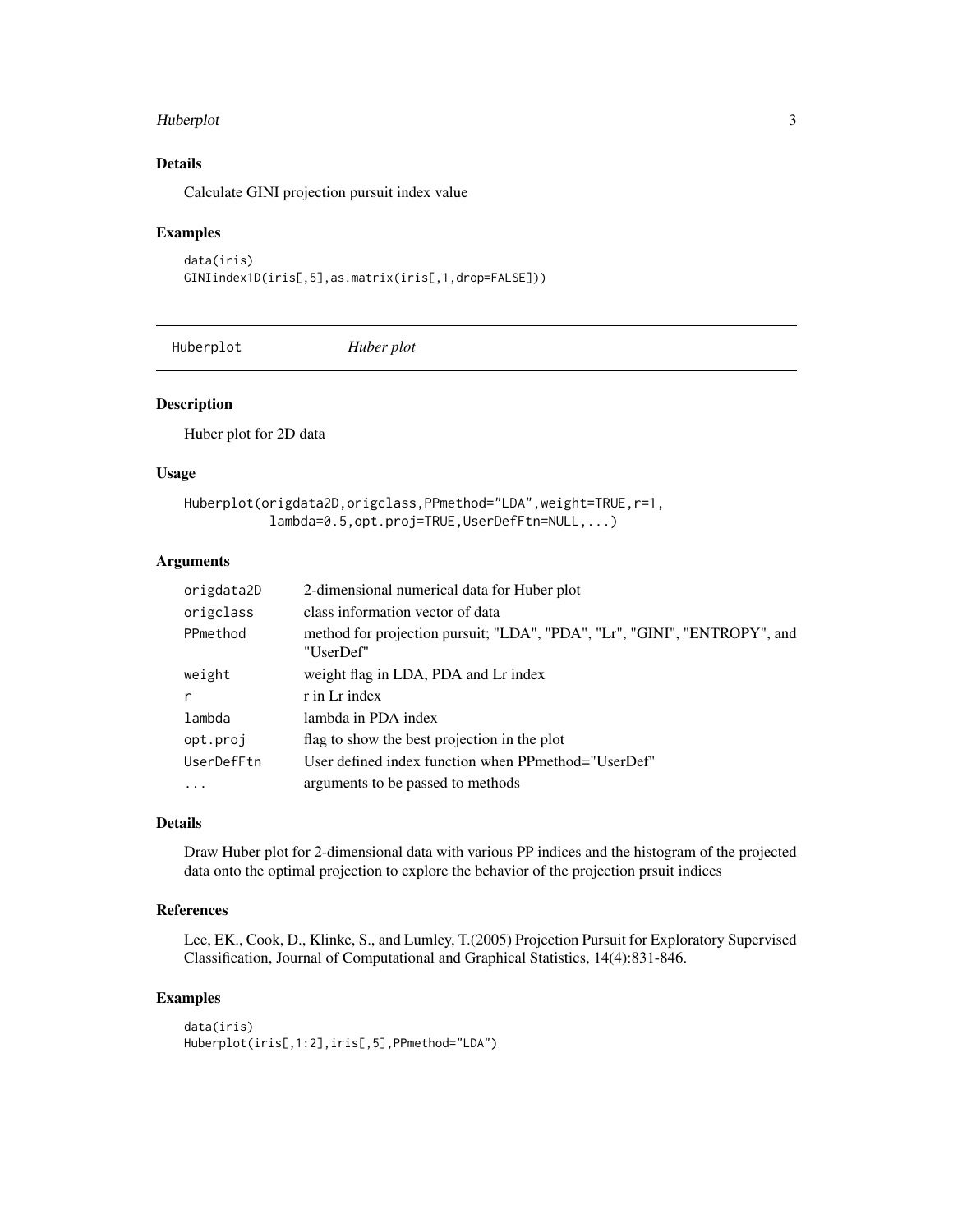<span id="page-3-0"></span>

# Description

LDA projection pursuit index

### Usage

LDAindex(origclass,origdata,proj,weight=TRUE)

# Arguments

| origclass | class information vector              |
|-----------|---------------------------------------|
| origdata  | data matrix without class information |
| proj      | projection matrix                     |
| weight    | weight flag in LDA                    |

#### Details

Calculate LDA projection pursuit index value

# References

Lee, EK., Cook, D., Klinke, S., and Lumley, T.(2005) Projection Pursuit for exploratory supervised classification, Journal of Computational and Graphical statistics, 14(4):831-846.

## Examples

```
data(iris)
LDAindex(iris[,5],as.matrix(iris[,1:4]))
```
LDAopt *PP optimization using LDA index*

# Description

PP optimization using LDA index

#### Usage

LDAopt(origclass,origdata,q=1,weight=TRUE,...)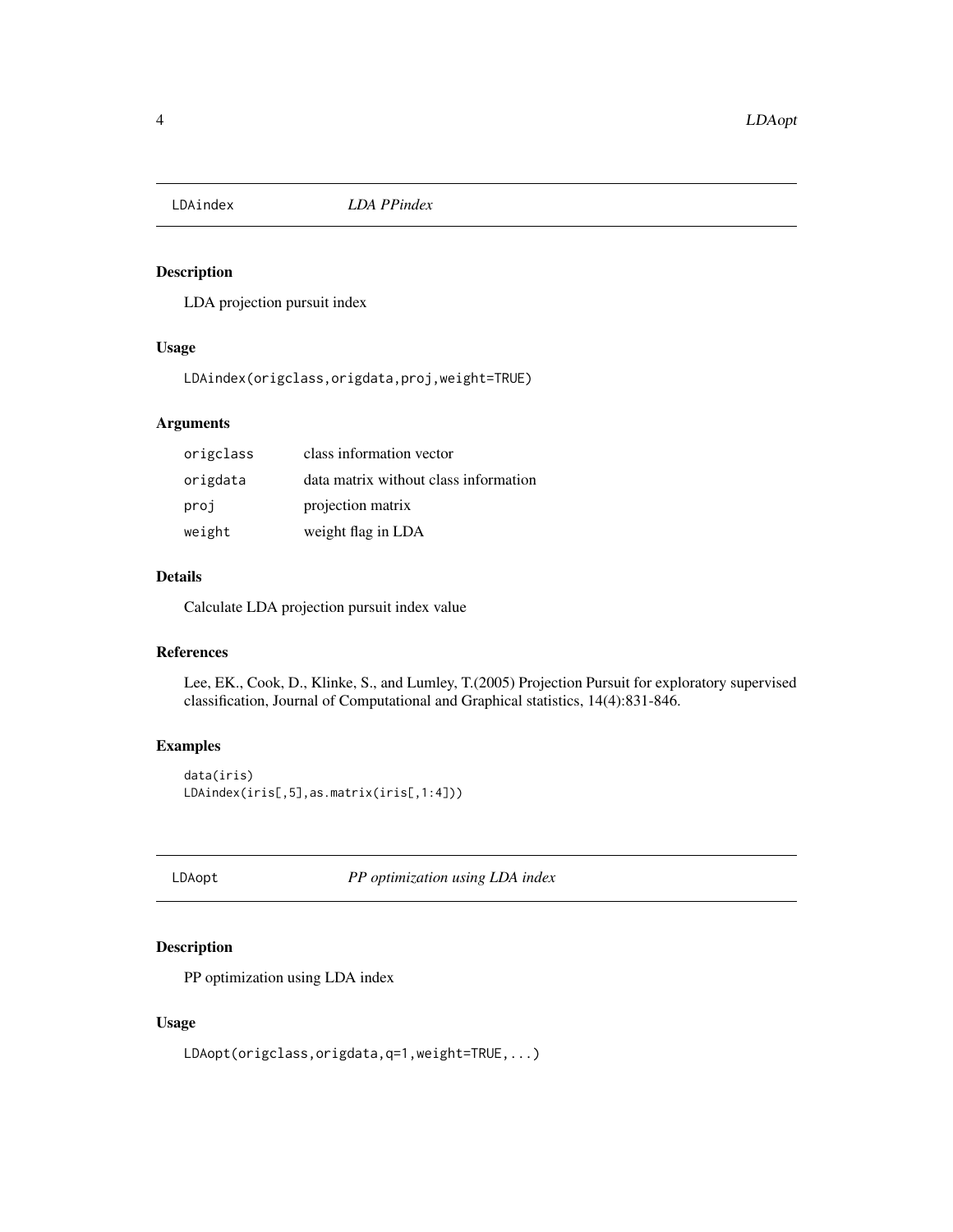#### <span id="page-4-0"></span>Let the set of the set of the set of the set of the set of the set of the set of the set of the set of the set of the set of the set of the set of the set of the set of the set of the set of the set of the set of the set o

#### Arguments

| origclass | class information vector of data      |
|-----------|---------------------------------------|
| origdata  | data matrix without class information |
|           | dimension of projection vector        |
| weight    | weight flag in LDA index              |
|           | arguments to be passed to methods     |

# Details

Find the q-dimensional optimal projection using LDA projectin pursuit index

#### Value

indexbest maximum LDA index value

projbest optimal q-dimensional projection matrix

origclass original class information vector

origdata original data matrix without class information

#### References

Lee, EK., Cook, D., Klinke, S., and Lumley, T.(2005) Projection Pursuit for Exploratory Supervised Classification, Journal of Computational and Graphical Statistics, 14(4):831-846.

# Examples

```
data(iris)
LDA.proj.result <- LDAopt(iris[,5],iris[,1:4])
LDA.proj.result$indexbest
LDA.proj.result$projbest
```
Lrindex *Lr PPindex*

# Description

Lr projection pursuit index

#### Usage

Lrindex(origclass,origdata,proj,weight=TRUE,r=1)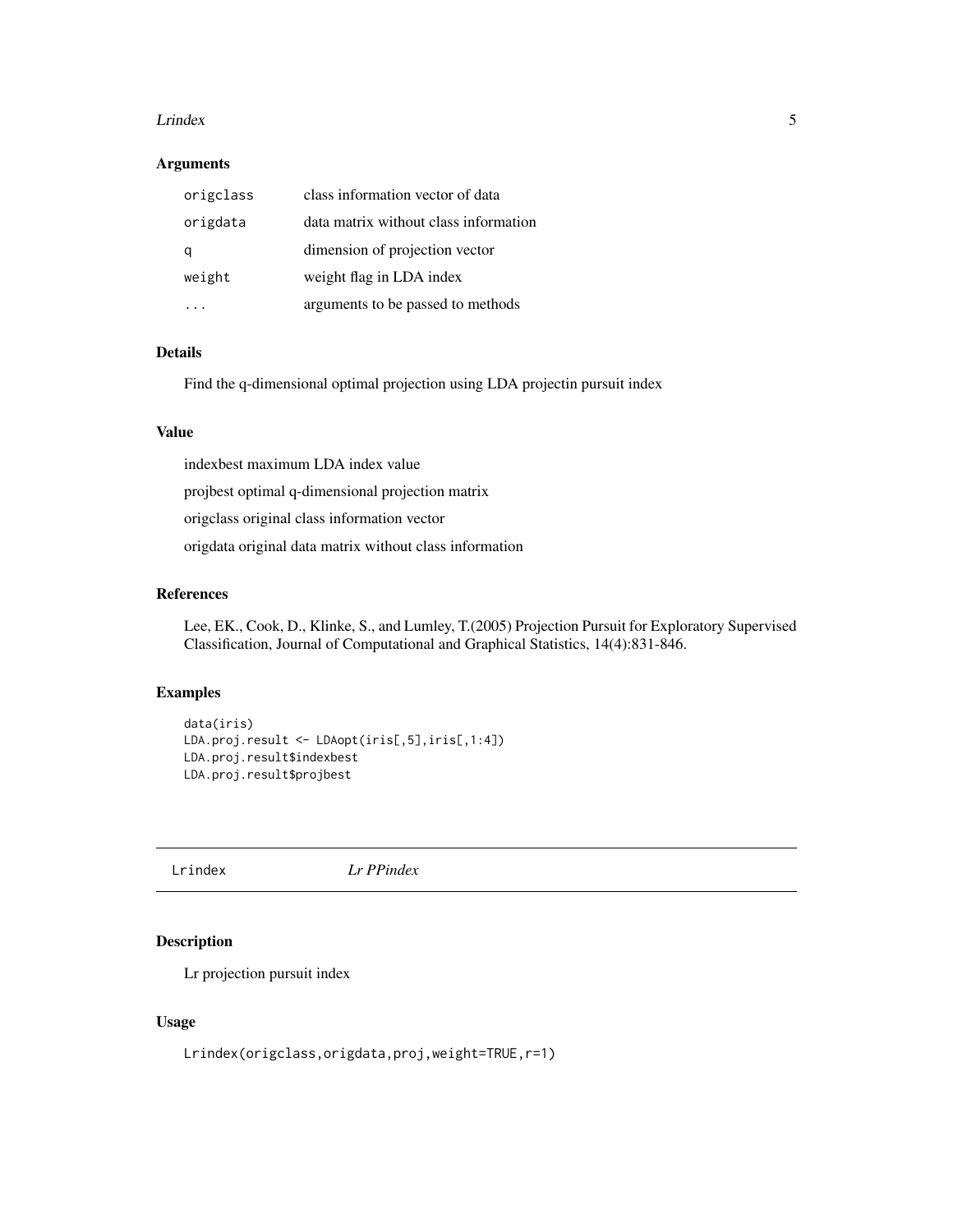# Arguments

| origclass | class information vector              |
|-----------|---------------------------------------|
| origdata  | data matrix without class information |
| proj      | projection matrix                     |
| weight    | weight flag in Lr index               |
|           | $r$ in L $r$ index                    |

# Details

Calculate Lr projection pursuit index value

# References

Lee, EK., Cook, D., Klinke, S., and Lumley, T.(2005) Projection Pursuit for exploratory supervised classification, Journal of Computational and Graphical statistics, 14(4):831-846.

# Examples

```
data(iris)
Lrindex(iris[,5],as.matrix(iris[,1:4]),r=1)
```
PDAindex *PDA PPindex*

# Description

PDA projection pursuit index

#### Usage

```
PDAindex(origclass,origdata,proj,weight=TRUE,lambda=0.1)
```
#### Arguments

| origclass | class information vector              |
|-----------|---------------------------------------|
| origdata  | data matrix without class information |
| proj      | projection matrix                     |
| weight    | weight flag in PDA                    |
| lambda    | lambda in PDA index                   |

# Details

Calculate PDA projection pursuit index value

<span id="page-5-0"></span>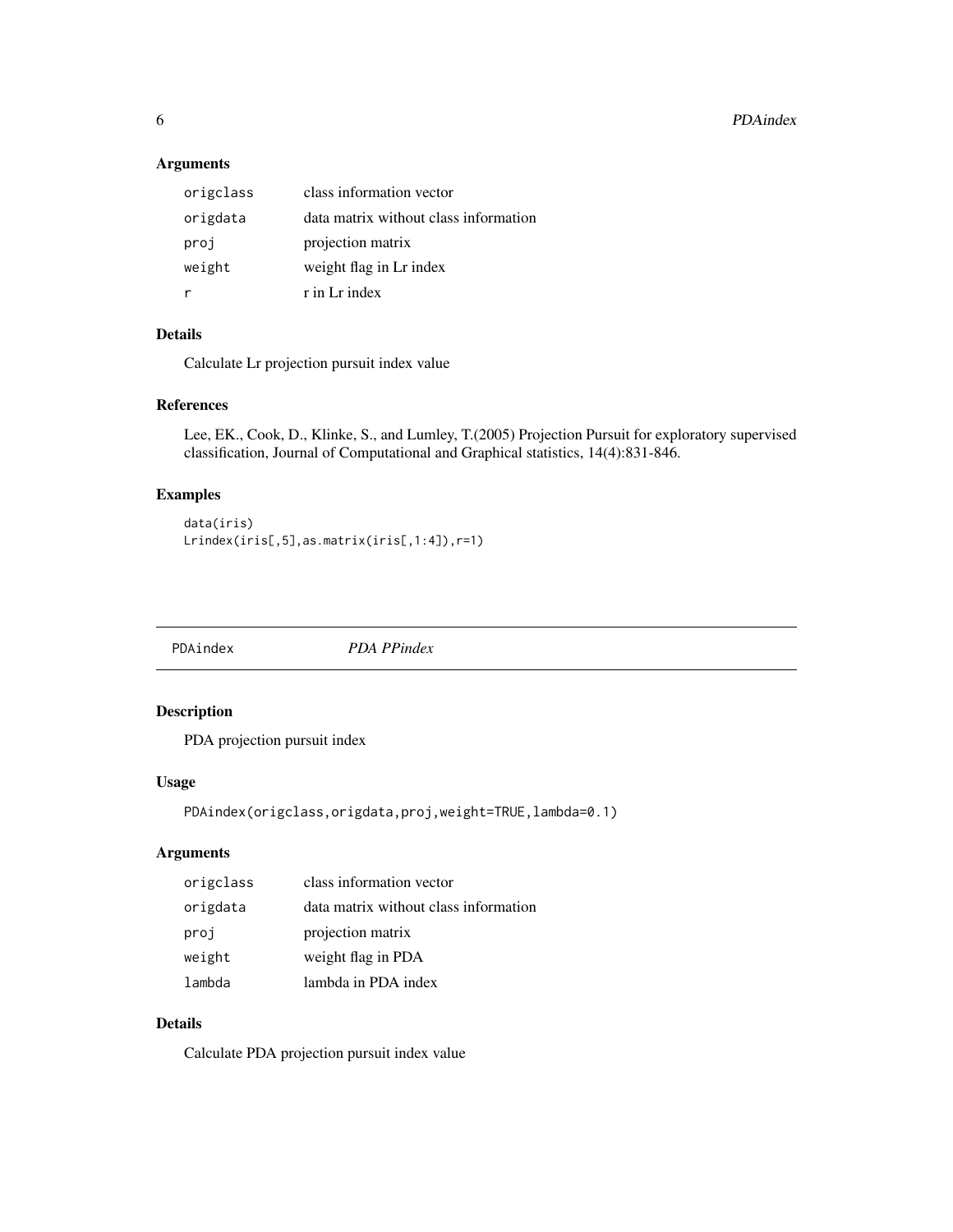#### <span id="page-6-0"></span>PDAopt 7 and 7 and 7 and 7 and 7 and 7 and 7 and 7 and 7 and 7 and 7 and 7 and 7 and 7 and 7 and 7 and 7 and 7 and 7 and 7 and 7 and 7 and 7 and 7 and 7 and 7 and 7 and 7 and 7 and 7 and 7 and 7 and 7 and 7 and 7 and 7 and

# References

Lee, EK., Cook, D.(2010) A projection pursuit index for large p small n data, Statistics and Computing, 20:381-392.

# Examples

```
data(iris)
PDAindex(iris[,5],as.matrix(iris[,1:4]),lambda=0.2)
```
PDAopt *PP optimization using PDA index*

# Description

PP optimization using PDA index

# Usage

PDAopt(origclass,origdata,q=1,weight=TRUE,lambda=0.1,...)

## Arguments

| origclass | class information vector of data      |
|-----------|---------------------------------------|
| origdata  | data matrix without class information |
|           | dimension of projection vector        |
| weight    | weight flag in PDA index              |
| lambda    | lambda in PDA index                   |
|           | arguments to be passed to methods     |

#### Details

Find the q-dimensional optimal projection using PDA projectin pursuit index

#### Value

indexbest maximum PDA index value projbest optimal q-dimensional projection matrix origclass original class information vector origdata original data matrix without class information

#### References

Lee, EK, Cook, D.(2010) A Projection Pursuit Index for Large p Small n Data, Statistics and Computing, 20:381-392.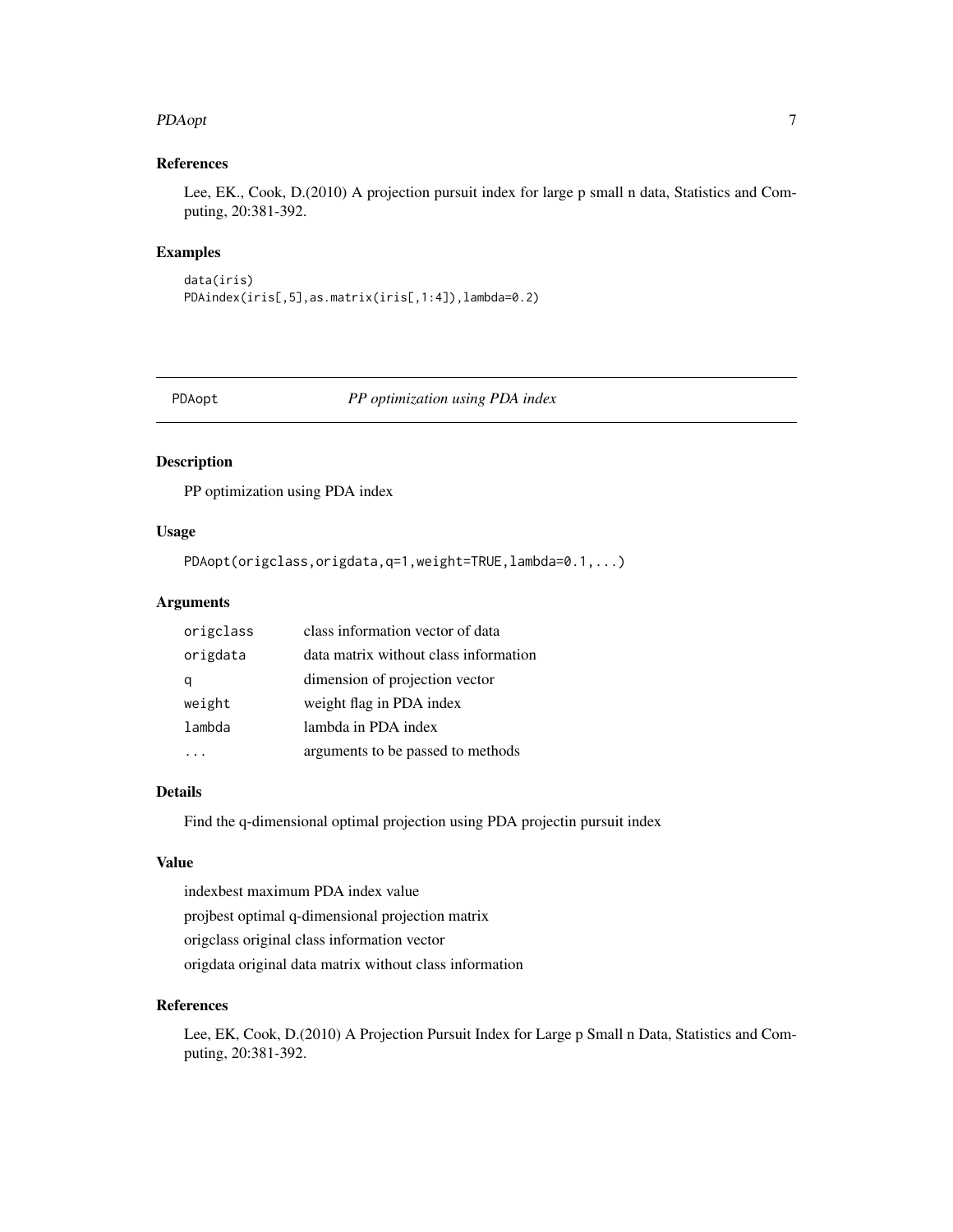# Examples

```
data(iris)
PDA.proj.result <- PDAopt(iris[,5],iris[,1:4],weight=TRUE,q=2,lambda=0.1)
PDA.proj.result$indexbest
PDA.proj.result$projbest
```
plot.PPtreeclass *PPtree plot*

# Description

projection pursuit classification tree plot

#### Usage

```
## S3 method for class 'PPtreeclass'
plot(
  x,
 font.size = 17,
 width.size = 1,
 main = "Projection Pursuit Classification Tree",
  sub = NULL,...
)
```
#### Arguments

| x          | PPtreeclass object                |
|------------|-----------------------------------|
| font.size  | font size of plot                 |
| width.size | size of eclipse in each node.     |
| main       | main title                        |
| sub        | sub title                         |
|            | arguments to be passed to methods |

# Details

Draw projection pursuit classification tree with tree structure. It is modified from a function in party library.

#### References

Lee, EK(2017) PPtreeViz: An R Package for Visualizing Projection Pursuit Classification Trees, Journal of Statistical Software <doi:10.18637/jss.v083.i08>

<span id="page-7-0"></span>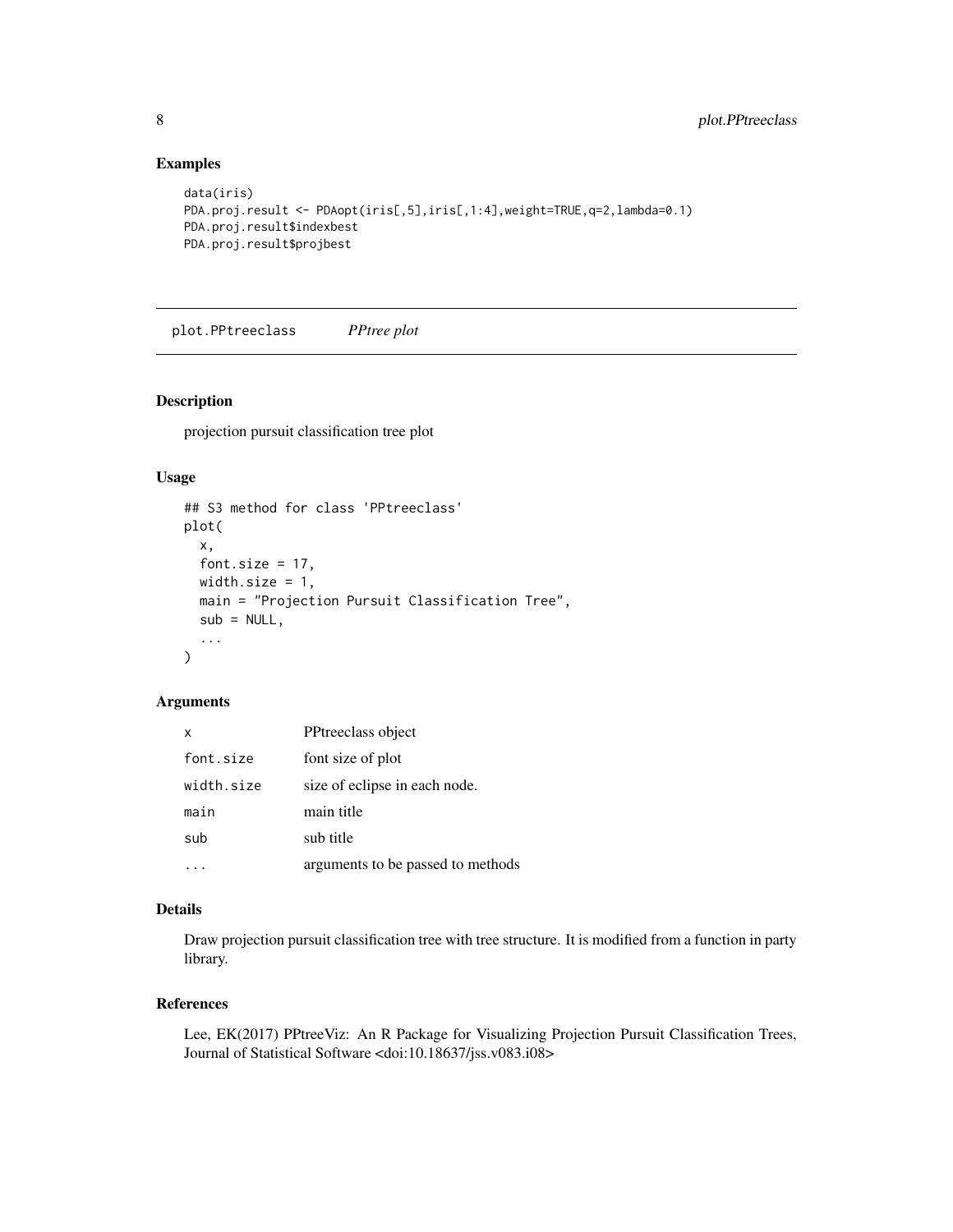# <span id="page-8-0"></span>PPclassify 9

# Examples

```
data(iris)
Tree.result <- PPTreeclass(Species~., data = iris,"LDA")
Tree.result
plot(Tree.result)
```
PPclassify *predict PPtree*

#### Description

predict projection pursuit classification tree

#### Usage

```
PPclassify(Tree.result,test.data,Rule,true.class=NULL,...)
```
# Arguments

| Tree.result | PPtreeclass object                                                                                                                                                                                                                                                                                                                                                                                                                                                     |
|-------------|------------------------------------------------------------------------------------------------------------------------------------------------------------------------------------------------------------------------------------------------------------------------------------------------------------------------------------------------------------------------------------------------------------------------------------------------------------------------|
| test.data   | the test dataset                                                                                                                                                                                                                                                                                                                                                                                                                                                       |
| Rule        | split rule 1: mean of two group means 2: weighted mean of two group means<br>- weight with group size 3: weighted mean of two group means - weight with<br>group sd 4: weighted mean of two group means - weight with group se 5: mean<br>of two group medians 6: weighted mean of two group medians - weight with<br>group size 7: weighted mean of two group median - weight with group IQR 8:<br>weighted mean of two group median - weight with group IQR and size |
| true.class  | true class of test dataset if available                                                                                                                                                                                                                                                                                                                                                                                                                                |
|             | arguments to be passed to methods                                                                                                                                                                                                                                                                                                                                                                                                                                      |

#### Details

Predict class for the test set with the fitted projection pursuit classification tree and calculate prediction error.

#### Value

predict.class predicted class predict.error number of the prediction errors

# References

Lee, YD, Cook, D., Park JW, and Lee, EK(2013) PPtree: Projection Pursuit Classification Tree, Electronic Journal of Statistics, 7:1369-1386.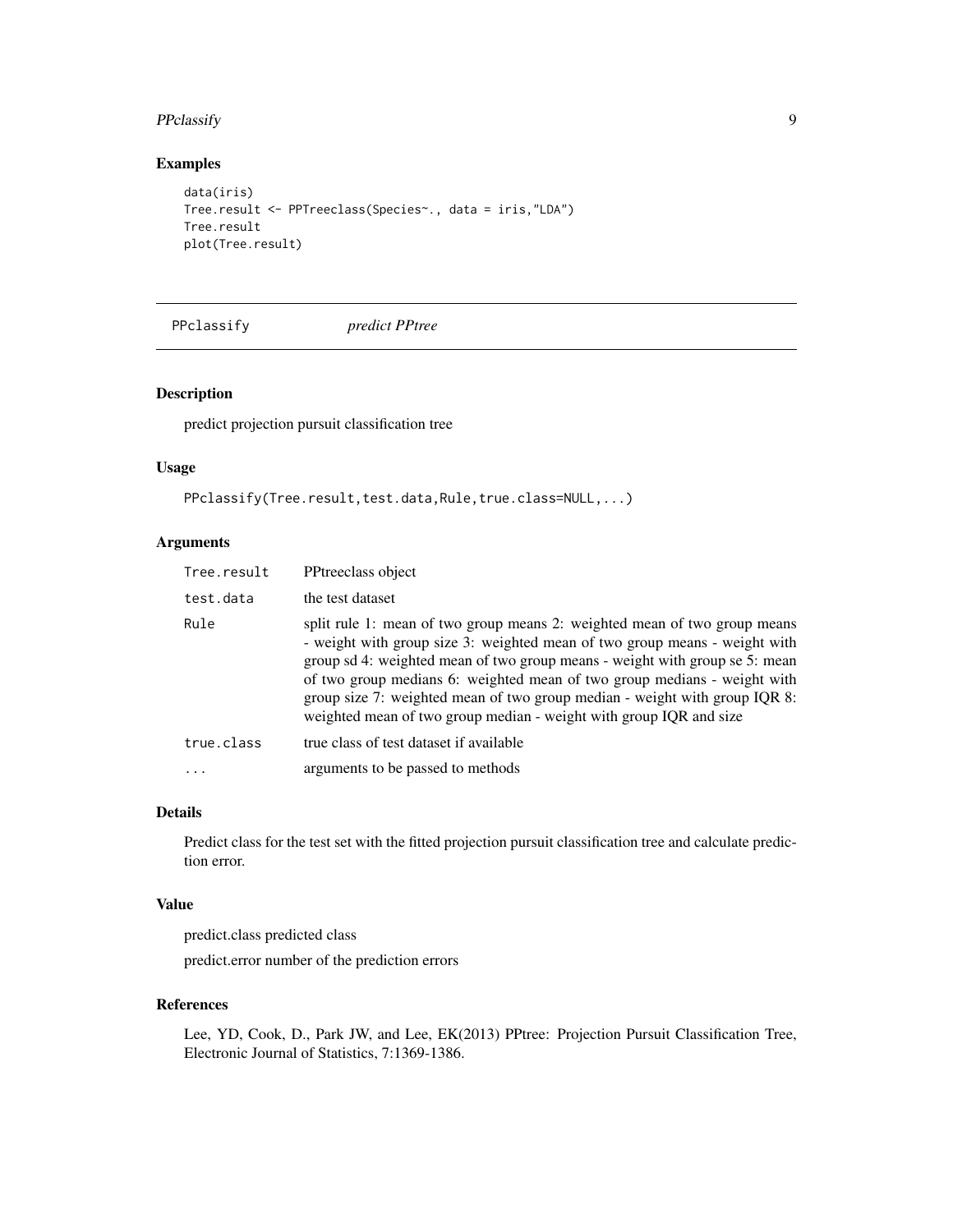#### Examples

```
data(iris)
n <- nrow(iris)
tot \leftarrow c(1:n)n.train <- round(n*0.9)
train <- sample(tot,n.train)
test <- tot[-train]
Tree.result <- PPTreeclass(Species~.,data=iris[train,],"LDA")
PPclassify(Tree.result,iris[test,1:4],1,iris[test,5])
```
PPclassNodeViz *PPtree node visualization*

# Description

Visualization tools to explore each node of PPtree

#### Usage

PPclassNodeViz(PPclassOBJ,node.id,Rule,legend,std,image,diff.prop)

#### Arguments

| PPclassOBJ | PPregclass object                                                                                               |
|------------|-----------------------------------------------------------------------------------------------------------------|
| node.id    | node ID                                                                                                         |
| Rule       | cutoff rule                                                                                                     |
| legend     | flag to represent legend in the plot. Default value is TRUE                                                     |
| std        | flag to standardize data before drawing plot                                                                    |
| image      | flag to draw image plot of correlation matrix                                                                   |
| diff.prop  | percentage of number of variables with significant differences and shown in red<br>in the bar chart style means |

#### Details

For the inner node, four plots are provided - the bar chart style plot with projection pursuit coefficients of each variable, the histogram of the projected data, the bar chart style plots with means of each variables for the left and the right group, and the image plot of correlations.

#### References

Lee, YD, Cook, D., Park JW, and Lee, EK(2013) PPtree: Projection Pursuit Classification Tree, Electronic Journal of Statistics, 7:1369-1386.

<span id="page-9-0"></span>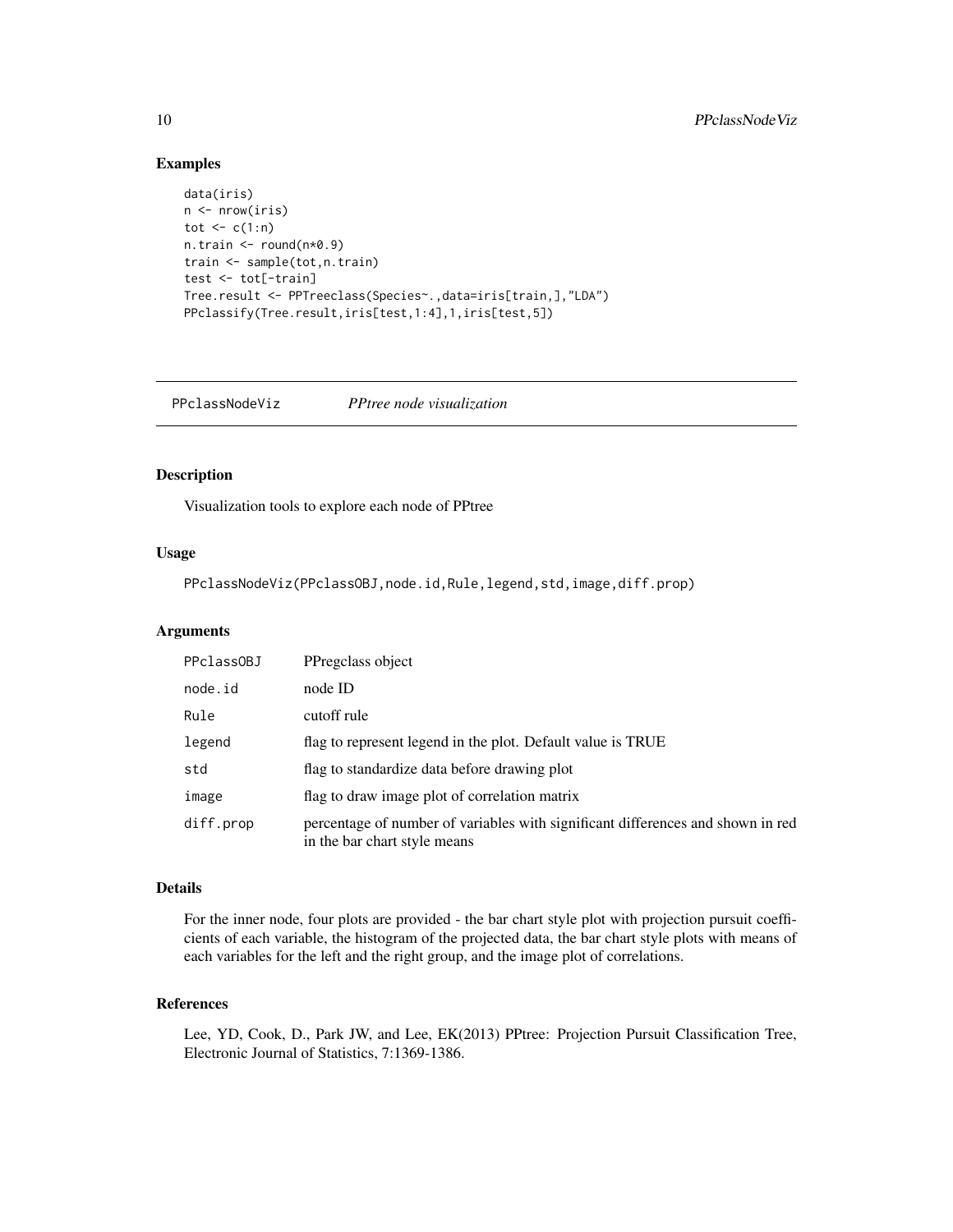#### <span id="page-10-0"></span> $P$ Popt  $\qquad 11$

# Examples

```
data(iris)
Tree.result <- PPTreeclass(Species~., data = iris,"LDA")
Tree.result
PPclassNodeViz(Tree.result,1,1)
```
#### PPopt *Projection pursuit optimization*

# Description

PP optimization using various projection pursuit indices

#### Usage

```
PPopt(origclass,origdata,q=1,PPmethod="LDA",weight=TRUE,r=1,
             lambda=0.1,energy=0,cooling=0.999,TOL=0.0001,maxiter = 50000)
```
#### Arguments

| origclass  | class information vector                                                 |
|------------|--------------------------------------------------------------------------|
| origdata   | data matrix without class information                                    |
| q          | dimension of projection matrix                                           |
| PPmethod   | method for projection pursuit; "LDA", "PDA", "Lr", "GINI", and "ENTROPY" |
| weight     | weight flag in LDA, PDA and Lr index                                     |
| r          | r in Lr index                                                            |
| lambda     | lambda in PDA index                                                      |
| energy     | energy parameter                                                         |
| cooling    | cooling parameter                                                        |
| <b>TOL</b> | tolerance                                                                |
| maxiter    | number of maximum iteration                                              |

#### Details

Find the q-dim optimal projection using various projectin pursuit indices with class information

#### Value

indexbest maximum LDA index value projbest optimal q-dim projection matrix origclass original class information vector origdata original data matrix without class information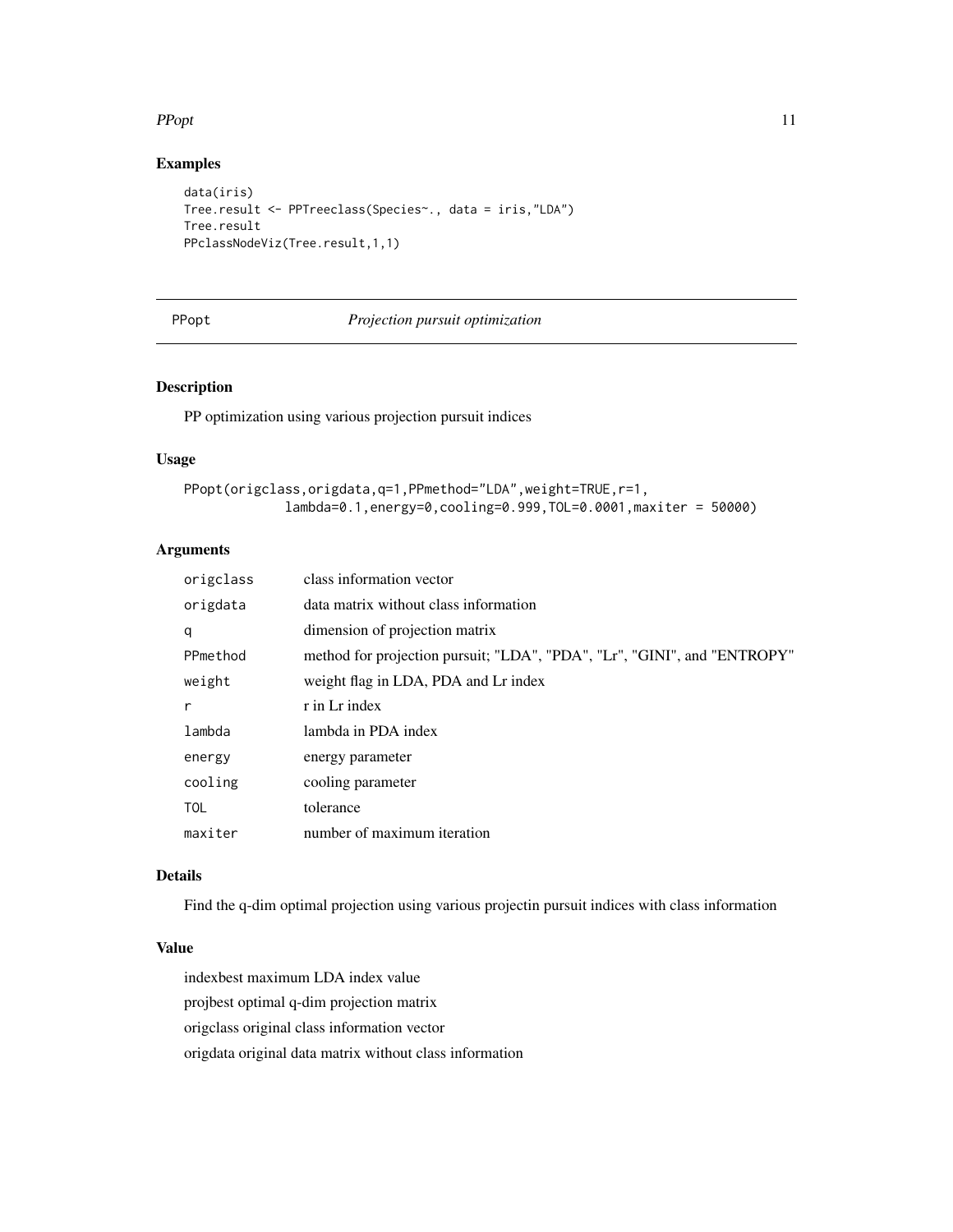# <span id="page-11-0"></span>References

Lee, EK., Cook, D., Klinke, S., and Lumley, T.(2005) Projection Pursuit for exploratory supervised classification, Journal of Computational and Graphical statistics, 14(4):831-846.

# Examples

```
data(iris)
PP.proj.result <- PPopt(iris[,5],as.matrix(iris[,1:4]))
PP.proj.result
```
PPoptViz *PPopt visualization*

#### Description

Visualize PPopt result

#### Usage

PPoptViz(PPoptOBJ)

# Arguments

PPoptOBJ PPoptim object. result from LDAopt, PDAopt, and PPopt

# Details

Visualize the result of projection pursuit optimization

### References

Lee, EK(2017) PPtreeViz: An R Package for Visualizing Projection Pursuit Classification Trees, Journal of Statistical Software <doi:10.18637/jss.v083.i08>

```
data(iris)
PPoptViz(LDAopt(iris[,5],iris[,1:4],q=1))
PPoptViz(LDAopt(iris[,5],iris[,1:4],q=2))
```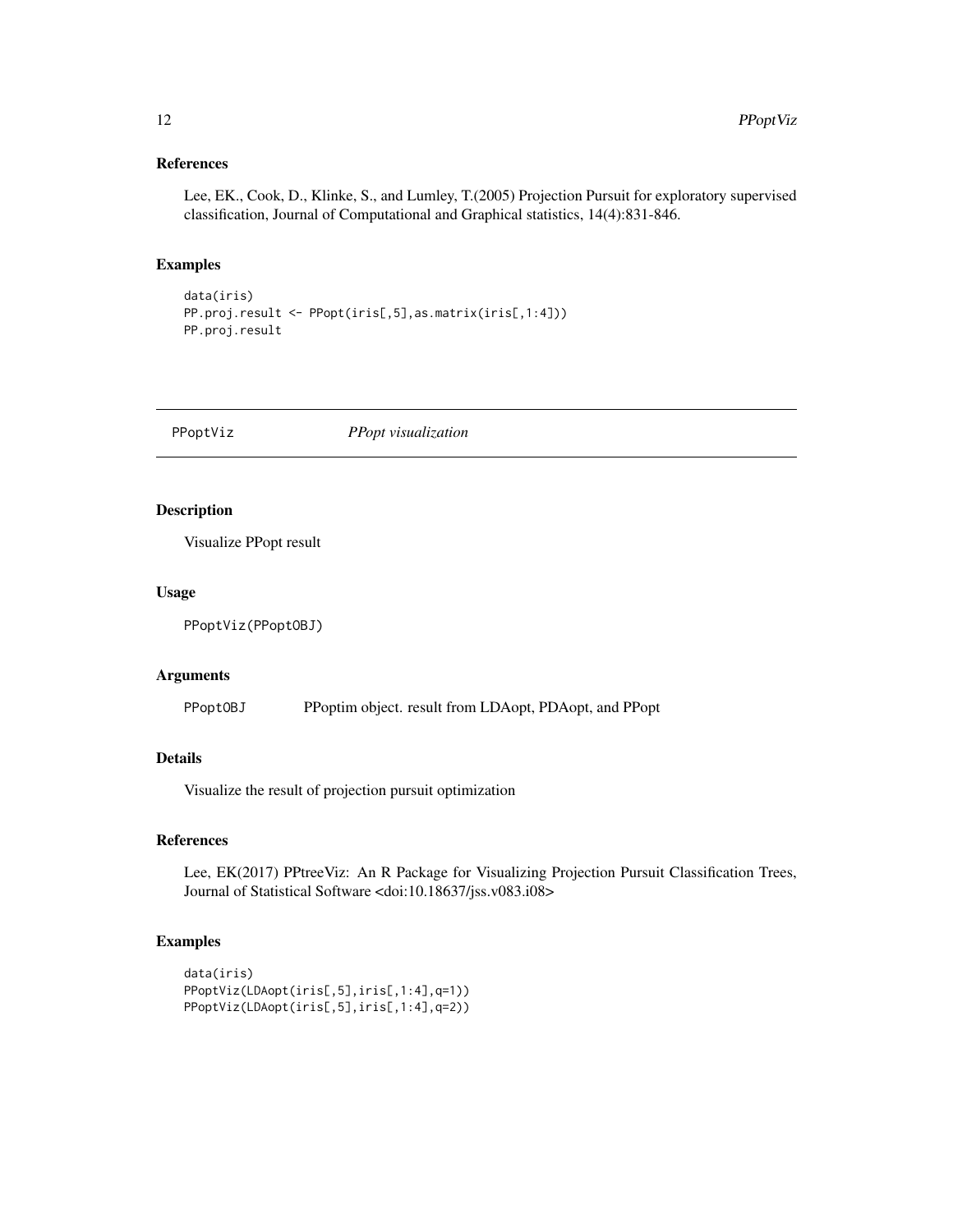<span id="page-12-0"></span>

### Description

Construct the projection pursuit classification tree

# Usage

```
PPTreeclass(formula,data, PPmethod="LDA",weight=TRUE,
                     r=1,lambda=0.1,energy=0,maxiter=50000,...)
```
# Arguments

| formula  | an object of class "formula"                                             |
|----------|--------------------------------------------------------------------------|
| data     | data frame                                                               |
| PPmethod | method for projection pursuit; "LDA", "PDA", "Lr", "GINI", and "ENTROPY" |
| weight   | weight flag in LDA, PDA and Lr index                                     |
| r        | r in Lr index                                                            |
| lambda   | lambda in PDA index                                                      |
| energy   | parameter for the probability to take new projection                     |
| maxiter  | maximum iteration number                                                 |
| $\cdots$ | arguments to be passed to methods                                        |

# Details

Find tree structure using various projection pursuit indices of classification in each split.

# Value

Tree.Struct tree structure of projection pursuit classification tree projbest.node 1 dimensional optimal projections of each node split splitCutoff.node cutoff values of each node split origclass original class origdata original data

#### References

Lee, YD, Cook, D., Park JW, and Lee, EK(2013) PPtree: Projection Pursuit Classification Tree, Electronic Journal of Statistics, 7:1369-1386.

```
data(iris)
Tree.result <- PPTreeclass(Species~.,data = iris,"LDA")
Tree.result
```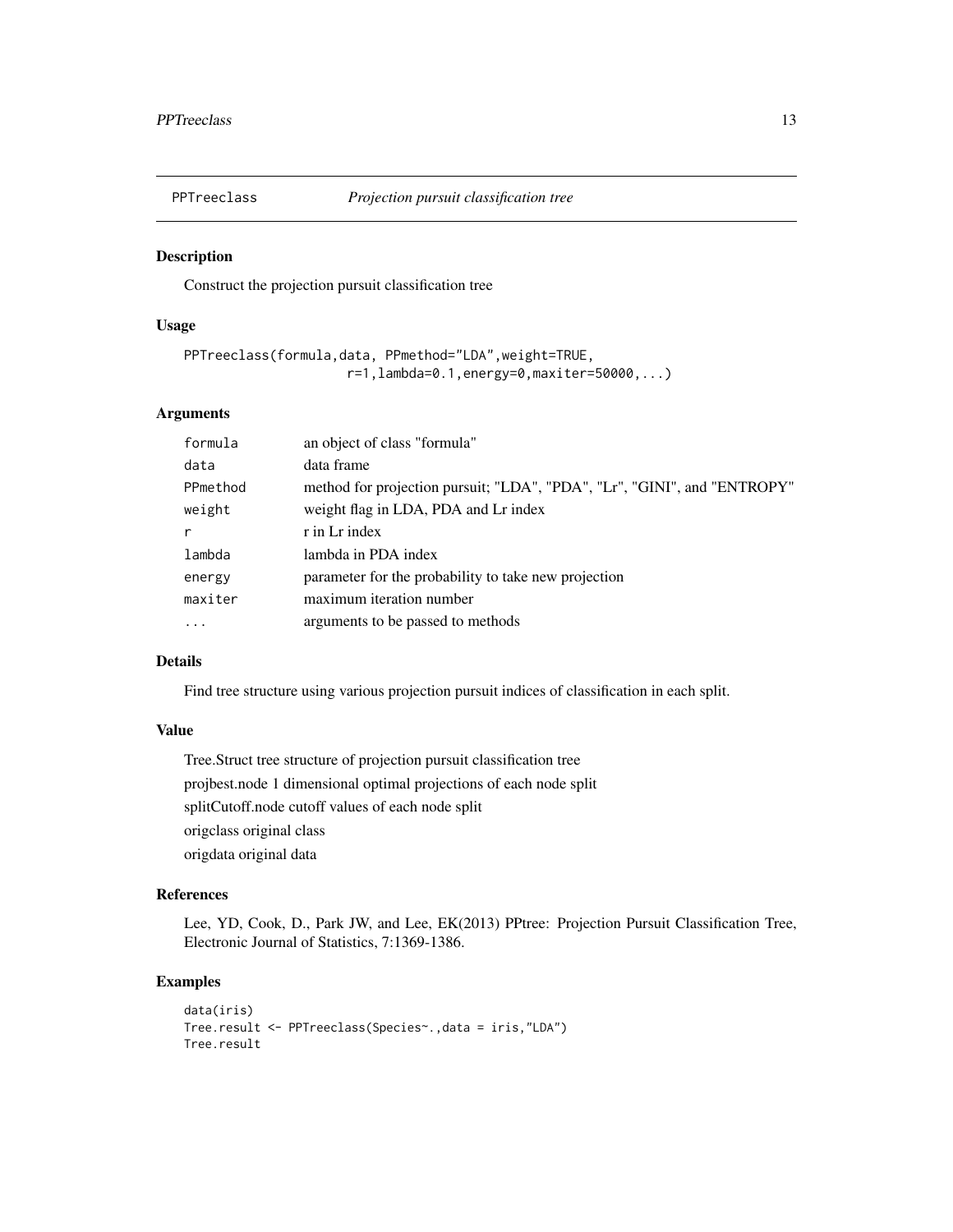<span id="page-13-0"></span>predict.PPtreeclass *predict PPtree*

# Description

predict projection pursuit classification tree

#### Usage

```
## S3 method for class 'PPtreeclass'
predict(object, new data = NULL, Rule = 1, ...)
```
# Arguments

| object  | a fitted object of class inheriting from "PP. Tree.class"                                                                                                                                                                                                                                                                                                                                                                                                              |
|---------|------------------------------------------------------------------------------------------------------------------------------------------------------------------------------------------------------------------------------------------------------------------------------------------------------------------------------------------------------------------------------------------------------------------------------------------------------------------------|
| newdata | the test dataset                                                                                                                                                                                                                                                                                                                                                                                                                                                       |
| Rule    | split rule 1: mean of two group means 2: weighted mean of two group means<br>- weight with group size 3: weighted mean of two group means - weight with<br>group sd 4: weighted mean of two group means - weight with group se 5: mean<br>of two group medians 6: weighted mean of two group medians - weight with<br>group size 7: weighted mean of two group median - weight with group IQR 8:<br>weighted mean of two group median - weight with group IQR and size |
|         | arguments to be passed to methods                                                                                                                                                                                                                                                                                                                                                                                                                                      |

### Details

Predict class for the test set with the fitted projection pursuit classification tree and calculate prediction error.

### References

Lee, YD, Cook, D., Park JW, and Lee, EK(2013) PPtree: Projection Pursuit Classification Tree, Electronic Journal of Statistics, 7:1369-1386.

```
data(iris)
n \leftarrow \text{nrow}(iris)tot \leq c(1:n)n.train <- round(n*0.9)
train <- sample(tot,n.train)
test <- tot[-train]
Tree.result <- PPTreeclass(Species~., data=iris[train,],"LDA")
predict(Tree.result)
```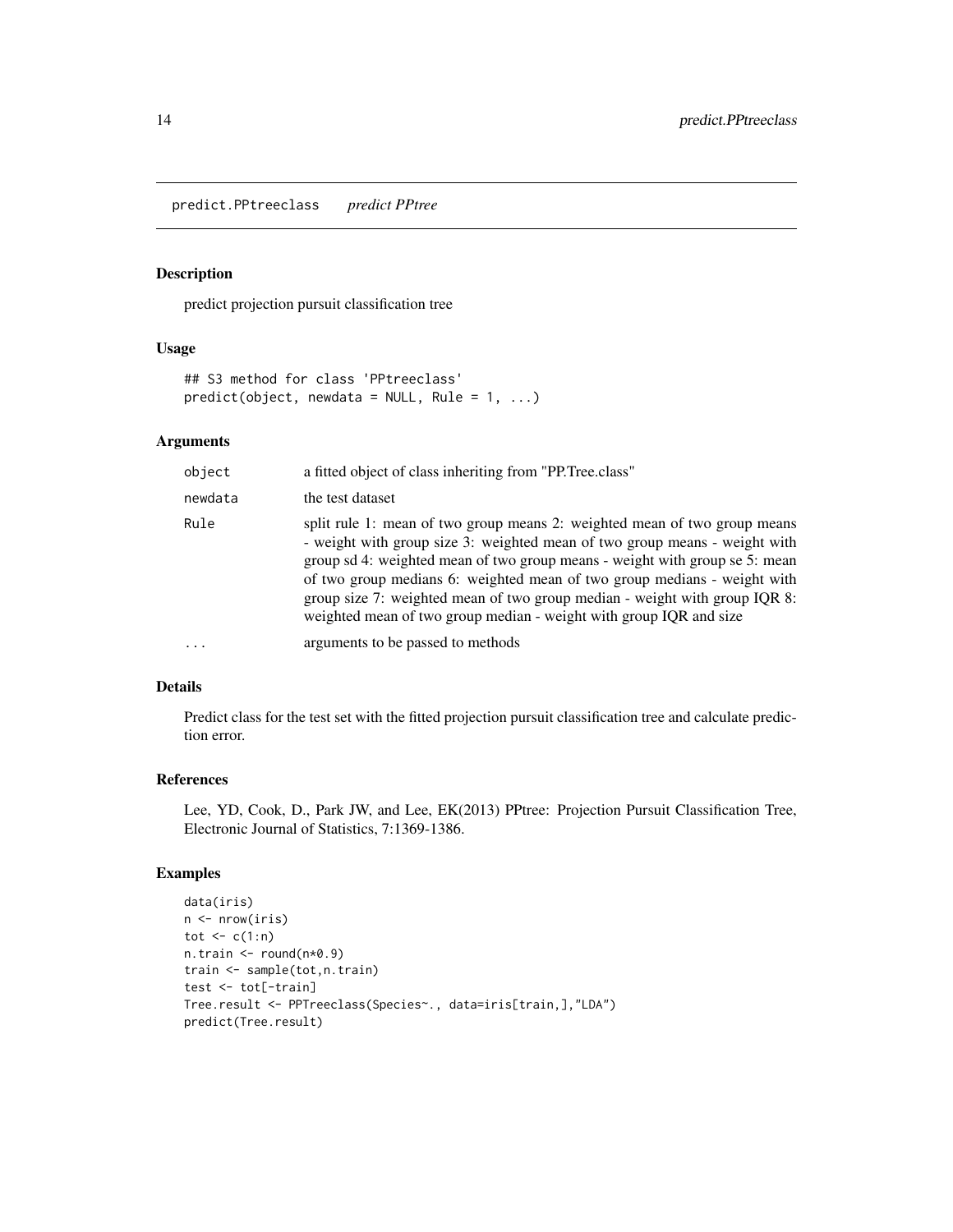<span id="page-14-0"></span>print.PPtreeclass *Print PP.Tree.class result*

# Description

Print PP.Tree.class result

#### Usage

```
## S3 method for class 'PPtreeclass'
print(x, coef.print = FALSE, cutoff.print = FALSE, verbose = TRUE, ...)
```
# Arguments

| $\boldsymbol{\mathsf{x}}$ | PPtreeclass object                                 |
|---------------------------|----------------------------------------------------|
| coef.print                | print projection coefficients in each node if TRUE |
| cutoff.print              | print cutoff values in each node if TRUE           |
| verbose                   | print if TRUE, no output if FALSE                  |
|                           | arguments to be passed to methods                  |

#### Details

Print the projection pursuit classification tree result

#### References

Lee, EK(2017) PPtreeViz: An R Package for Visualizing Projection Pursuit Classification Trees, Journal of Statistical Software <doi:10.18637/jss.v083.i08>

```
data(iris)
Tree.result <- PPTreeclass(Species~.,data = iris,"LDA")
Tree.result
print(Tree.result,coef.print=TRUE,cutoff.print=TRUE)
```